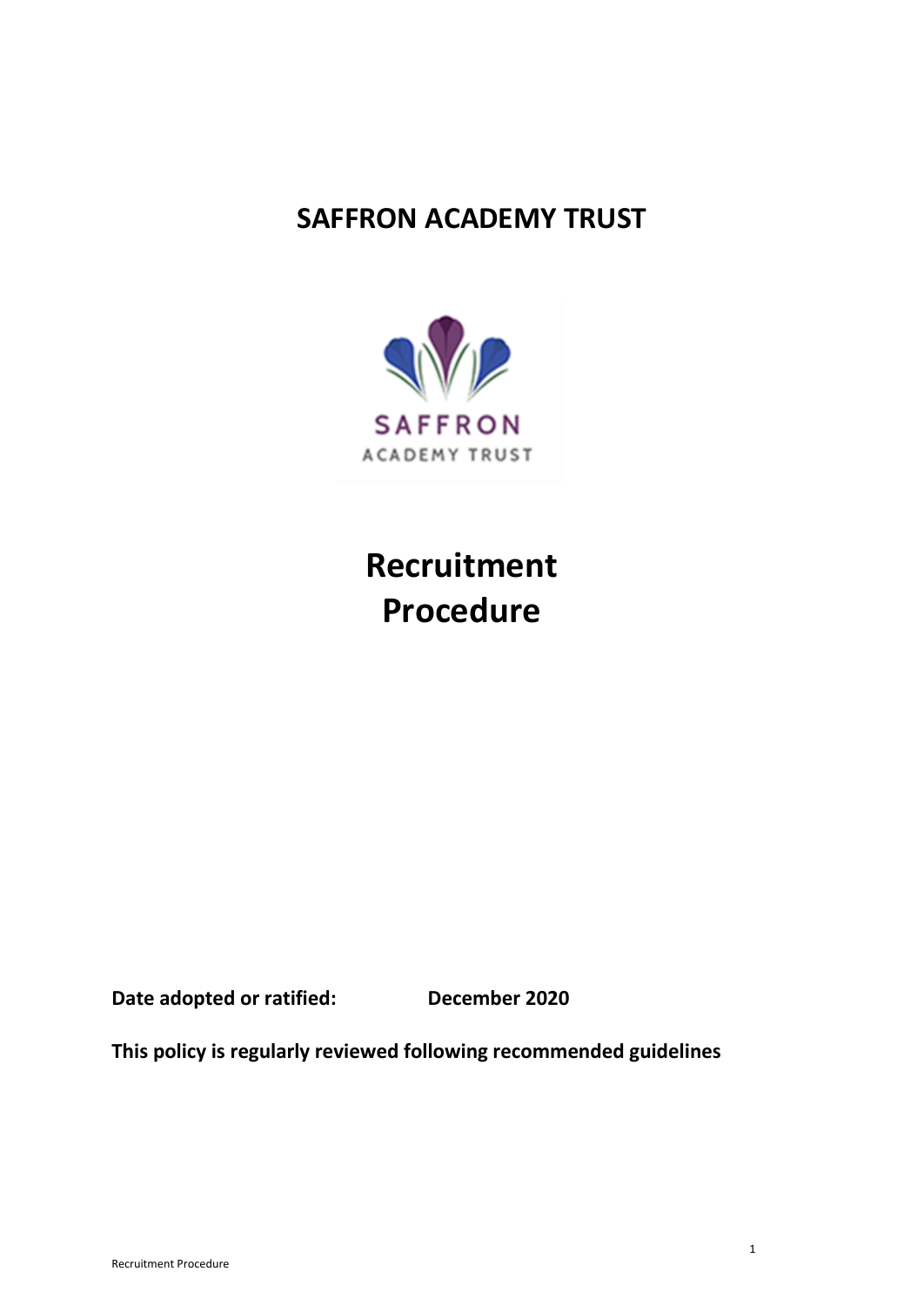# **Contents**

| 1.    |  |
|-------|--|
| 2.    |  |
| 3.    |  |
| 4.    |  |
| 5.    |  |
| 5.1.  |  |
| 5.1.1 |  |
| 5.1.2 |  |
| 5.1.3 |  |
| 5.1.4 |  |
| 5.1.5 |  |
| 5.2.  |  |
| 5.3.  |  |
| 5.3.1 |  |
| 5.3.2 |  |
| 5.3.3 |  |
| 5.4.  |  |
| 5.4.1 |  |
| 5.4.2 |  |
| 5.5   |  |
| 5.6.  |  |
| 5.7.  |  |
| 5.7.1 |  |
| 5.7.2 |  |
| 5.8   |  |
| 5.8.1 |  |
| 5.8.2 |  |
| 6.    |  |
| 6.1   |  |
| 6.2   |  |
| 6.3   |  |
| 7.    |  |
|       |  |
|       |  |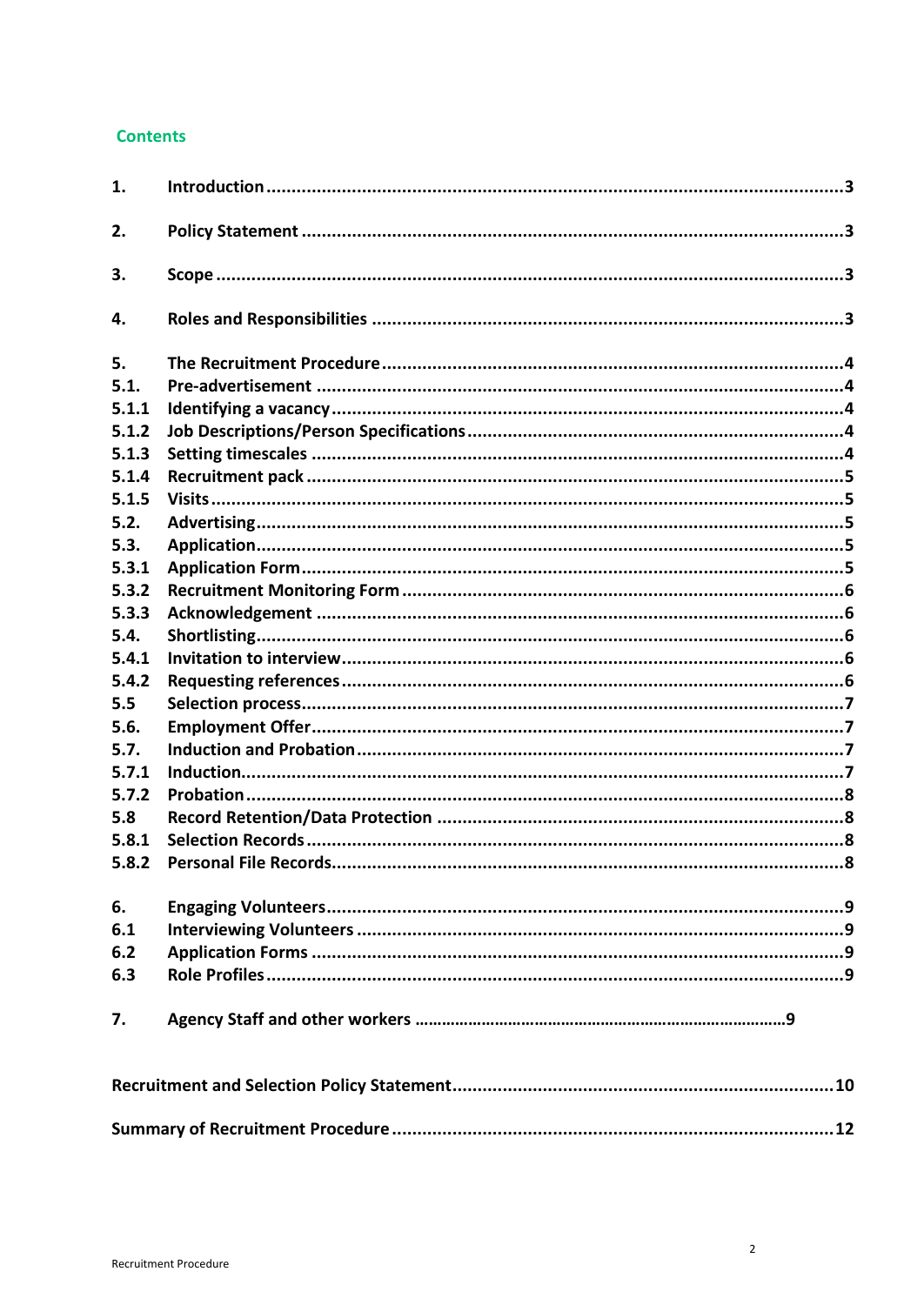# <span id="page-2-0"></span>**1. Introduction**

This document sets out the safer recruitment and selection procedures which will be followed at Saffron Academy Trust.

#### <span id="page-2-1"></span>**2. Policy Statement**

The Trust is committed to the recruitment and retention of competent, motivated employees who are suited in the roles they undertake.

The Trust's full Recruitment & Selection Policy Statement including Data Protection information is at **Appendix A**.

#### <span id="page-2-2"></span>**3. Scope**

The relevant principles described in this procedure will be applied in relation to everyone who applies to work within the Trust including:

- staff employed on a permanent basis;
- temporary and casual staff;
- unpaid volunteers (see Section 6);
- those engaged by external organisations such as supply agencies (see Section 7); and
- contractors and self-employed persons.

# <span id="page-2-3"></span>**4. Roles and Responsibilities**

It is the responsibility of the **Saffron Academy Trust Board** to:

- ensure there are effective policies and procedures in place for the safe and effective recruitment of all staff and volunteers and for the engagement of other adults in accordance with statutory guidance and legal requirements;
- monitor compliance with those polices and procedures;
- elect members to sit on the selection panel for the appointment of the CEO and headteachers;
- Approve the appointment of the CEO and headteachers.

It is the responsibility of the CEO, Headteacher, and other Managers involved in recruitment to:

- Apply robust, transparent and effective recruitment and selection processes in accordance with this procedure, statutory guidance and legal requirements;
- Ensure that safer recruitment practices are in operation and that all appropriate checks are carried out on all staff, volunteers and others engaged to work at an appropriate point in the recruitment process;

At least one member of each interview panel will have undertaken Safer Recruitment Training.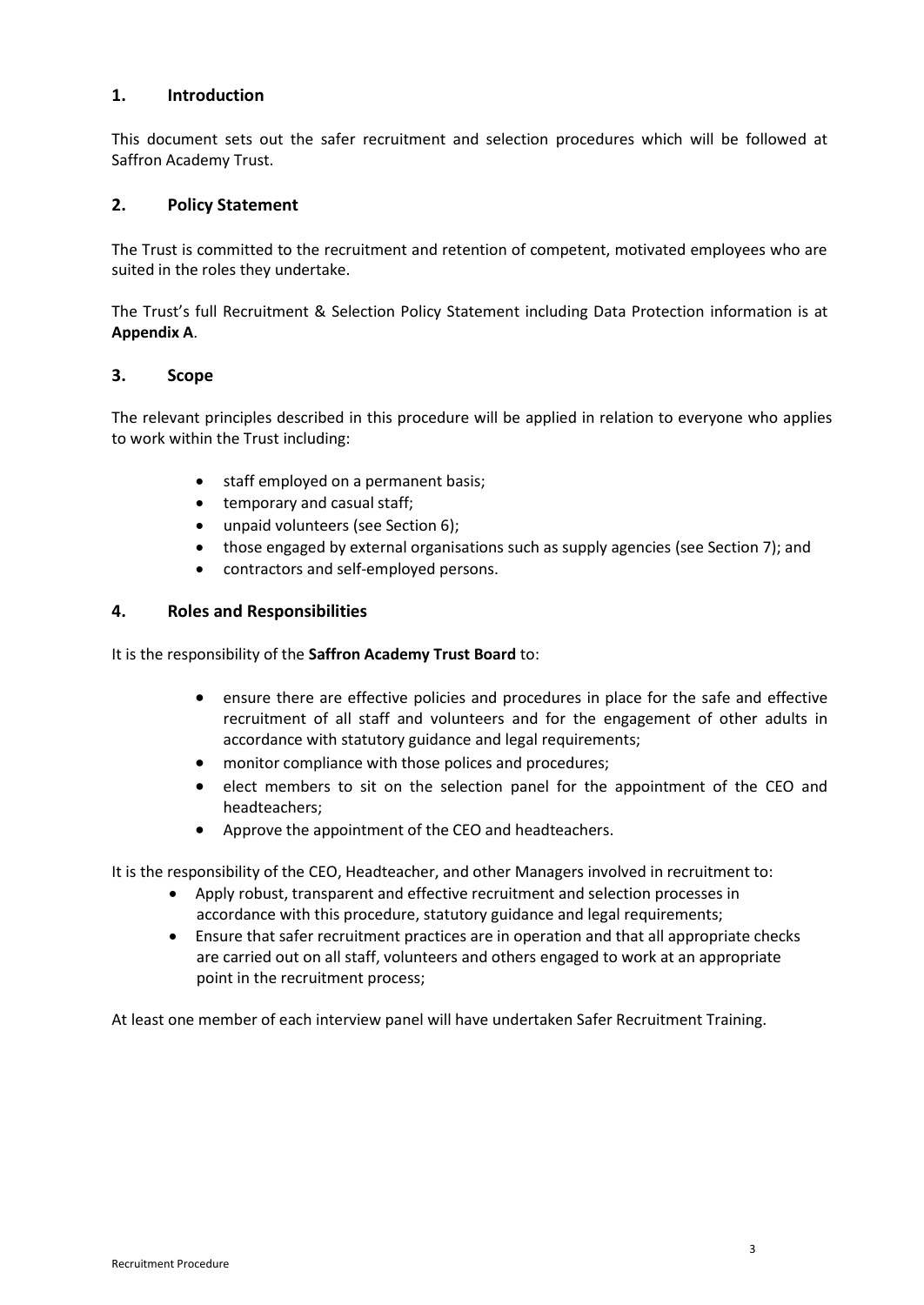# **4.1 Specific Roles and Responsibilities**

| <b>Employee</b>                             | <b>Recruitment Decision</b>               | Approval           |
|---------------------------------------------|-------------------------------------------|--------------------|
| <b>CEO</b>                                  | Panel - Trust Board                       | <b>Trust Board</b> |
| <b>Headteachers</b>                         | Local Governing Body (LGB)                | <b>Trust Board</b> |
| Senior Leaders<br>(on leadership scale)     | Headteacher                               | <b>LGB</b>         |
| <b>Other Teachers</b>                       | Headteacher                               |                    |
| Support Staff                               | Line Manager                              | Headteacher        |
| <b>Trust Employee (Central</b><br>Services) | CEO<br>Director of Finance &<br>Resources | <b>CEO</b>         |

# <span id="page-3-0"></span>**5. The Recruitment Procedure**

Please see **Appendix B** for a flow chart summarising the procedure. Further key details are provided below.

Internal vacancies are defined as any vacancy in any Academy within the Trust.

# <span id="page-3-1"></span>**5.1. Pre-advertisement**

# <span id="page-3-2"></span>**5.1.1 Identifying a vacancy**

The recruitment process starts as soon as a vacancy has been identified. Before any action is initiated, careful consideration will be given to the necessity for filling the post, the tasks to be undertaken and the skills, attributes and behaviours required to do the job.

# <span id="page-3-3"></span>**5.1.2 Job Descriptions/Person Specifications**

A job description and person specification will be drawn up for all posts. The job description will provide a framework of expectations and will define the purpose, scope and the principal duties and responsibilities of the role. The person specification will enable applicants to assess themselves for the job and provides a benchmark for judging suitability. All job descriptions and person specifications will clearly set out the extent of the relationships/contact with children and the degree of responsibility for children for each post.

If a post is public facing and the successful applicant will be required to speak fluent English this will be set out in the job description and person specification. A public facing role is where, as a regular and intrinsic part of their role, the person is required to speak to members of the public, whether face to face or by telephone, will be considered as "customer facing". This also includes any posts involving communication with pupils and parents.

The job description and person specification will be used throughout the recruitment process to develop the shortlisting and selection criteria.

The salary for the job will be evaluated at this point and the actual salary range will be advertised.

# <span id="page-3-4"></span>**5.1.3 Setting timescales**

The length of the recruitment process varies depending on the type of vacancy, the advertising medium, whether it is necessary to advertise both internally and externally and the length of the individual's notice period.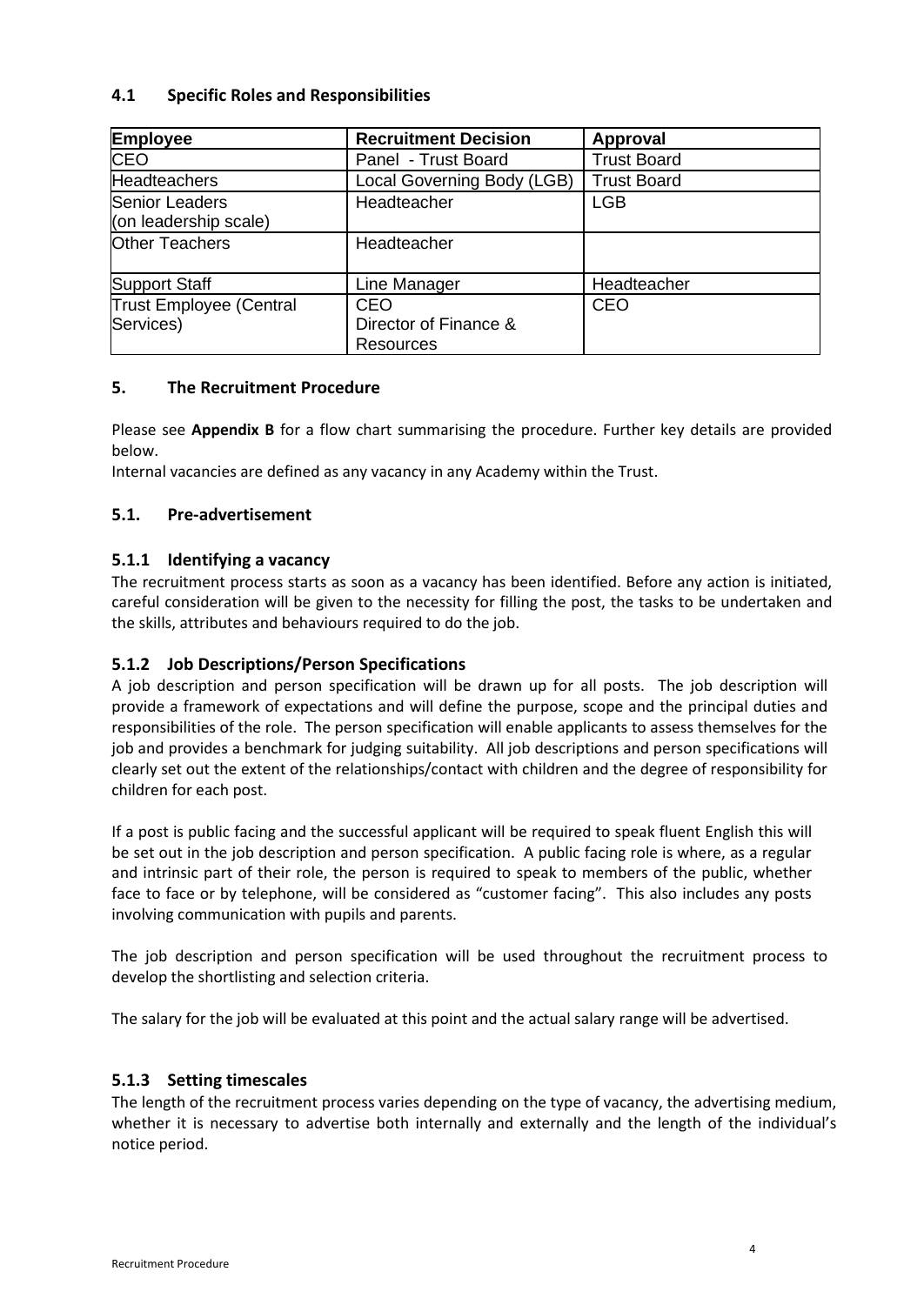# <span id="page-4-0"></span>**5.1.4 Recruitment pack**

The recruitment pack will vary according to the post but will consist, as a minimum, of:

- Application form
- Job Description
- Person Specification
- Recruitment and Selection Policy Statement
- Privacy Notice (Applicants)

A Key Information Sheet will be included where appropriate and the pack may also include other relevant information i.e. covering letter, prospectus etc.

# <span id="page-4-1"></span>**5.1.5 Visits**

Informal discussions and visits prior to application are welcomed by prior arrangement.

# <span id="page-4-2"></span>**5.2. Advertising**

The Trust will consider the most appropriate methods of advertising any vacant posts and the format for the advert. This may include advertising the post on professional social media sites in addition to other methods, e.g. website and local/national publications.

To ensure equality of opportunity, all positions will be advertised to encourage as wide a field of candidates as possible, normally this will entail an external advertisement.

However, there may be circumstances where an internal advertisement may be considered appropriate. This will include where:

- Clear career development and progression paths are being supported;
- There is a reasonable expectation that there are sufficient qualified and experienced internal candidates;
- The position is for additional responsibilities and not a vacant post;
- Staff are at risk of redundancy.

CEO, headteacher and deputy headteacher posts will be advertised in the manner considered appropriate by the Trust Board. In order to ensure the widest possible field of candidates advertising will usually be national for these roles, unless there is a good reason not to do so.

All agency workers working within the Trust and employees working on fixed term contracts will be informed of any vacancies within the Trust.

# <span id="page-4-3"></span>**5.3. Application**

#### <span id="page-4-4"></span>**5.3.1 Application Form**

A standard application form is used for all vacancies. Alternate format application forms will be accepted from disabled applicants, but such applicants must provide all of the information required by the standard application form. Curriculum vitae's will not be accepted in isolation.

All parts of the application form must be completed and the form signed by the candidate. Incomplete application forms will not be accepted and will be returned for completion or checked with the candidate. Where an applicant is shortlisted, any discrepancies or gaps in employment will be discussed at interview.

Applicants should be aware that providing false information is an offence and could result in the application being rejected or, in summary dismissal if the applicant has been selected.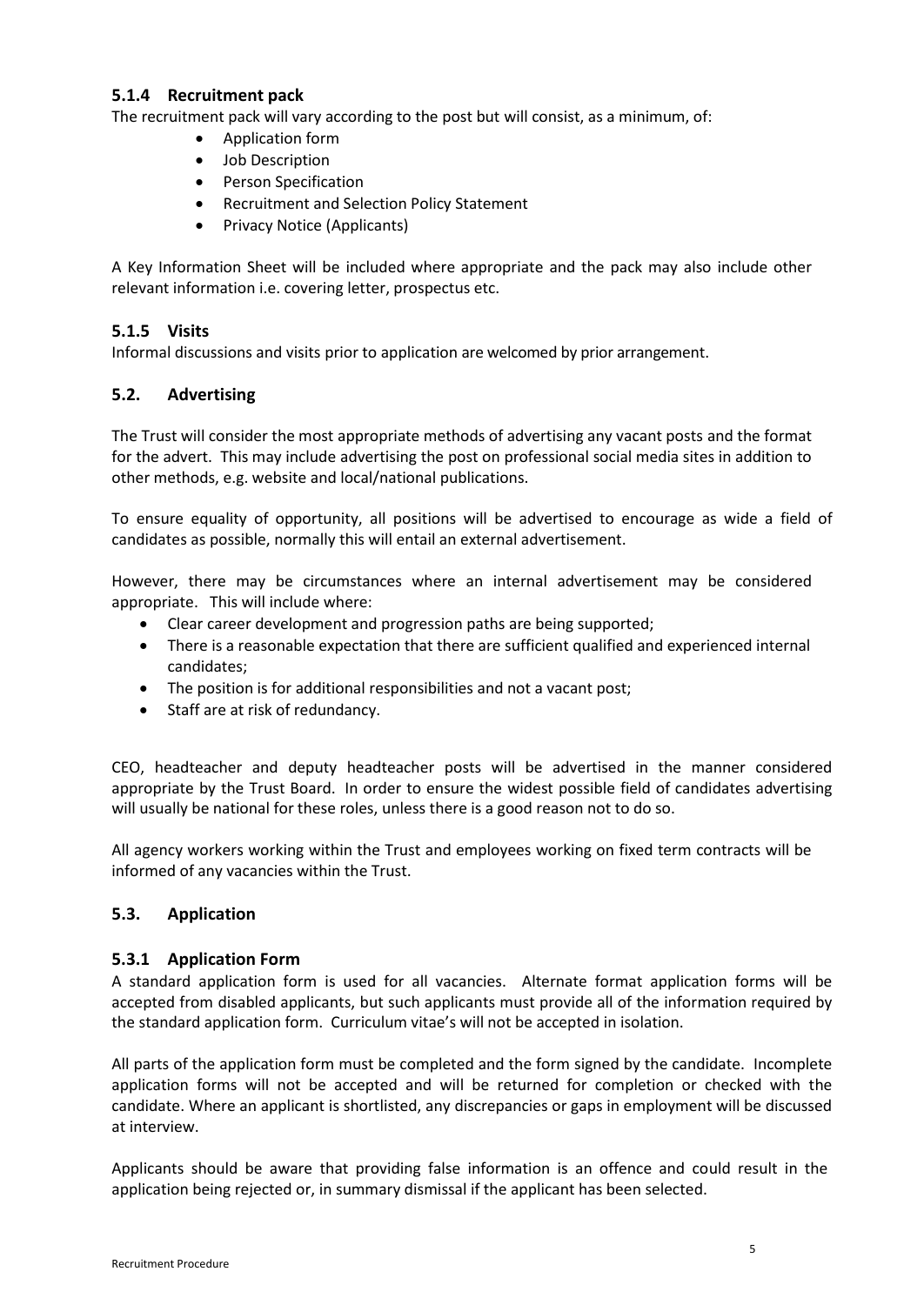Internal applicants who wish to apply for a new post will be informed whether an application form must be completed or whether a letter of application is sufficient.

# <span id="page-5-0"></span>**5.3.2 Recruitment Monitoring Form**

As part of the application process, individuals may be asked to complete a Recruitment Monitoring Information form. A Privacy Notice (Recruitment Monitoring Form) will be issued alongside the form.

The recruitment monitoring information does not form part of the selection process and is separate from the application. Completion of the form is voluntary.

Completion of the form will ensure that policies and procedures are effective in avoiding discrimination and promoting equality and diversity in recruitment. The information provided will be used for periodic monitoring and statistical data purposes only. Required reporting of this data will be on an anonymous basis.

# <span id="page-5-1"></span>**5.3.3 Acknowledgement**

Due to limited resources only shortlisted candidates will be notified of the outcome of their application.

# <span id="page-5-2"></span>**5.4. Shortlisting**

Shortlisting will take place as soon as possible after the closing date. Shortlisting will be undertaken by the selection panel normally consisting of at least two individuals.

#### <span id="page-5-3"></span>**5.4.1 Invitation to interview**

Once the shortlist has been decided the shortlisted candidates will be notified as soon as possible. Invitation to interview will be confirmed in writing. Adequate time should be allowed between invitation and interview to allow candidates time to prepare for their interview.

Full details of the selection process (i.e. details of the interview and any additional selection exercises) will be notified to the applicant in the invitation to interview letter.

Every effort will be made to accommodate any special requirements/adjustments necessary to enable candidates to participate in the process.

#### <span id="page-5-4"></span>**5.4.2 Requesting references**

References will normally be taken up on all short-listed candidates, including internal applicants, prior to interview. In line with the statutory guidance, references will be scrutinised and any concerns resolved satisfactorily, before the appointment is confirmed.

References will be required from the candidate's current and/or most recent employer.

In exceptional circumstances, where you have good reason not to want your referees to be contacted prior to interview, you should set out your reasons with your application form. Where it is agreed to defer, referees will be contacted immediately after interview before an offer of employment is confirmed.

For internal candidates at least one reference will be required to cover the applicant's suitability for the advertised role. This could be from a line manager/Head of Department or the Headteacher as appropriate.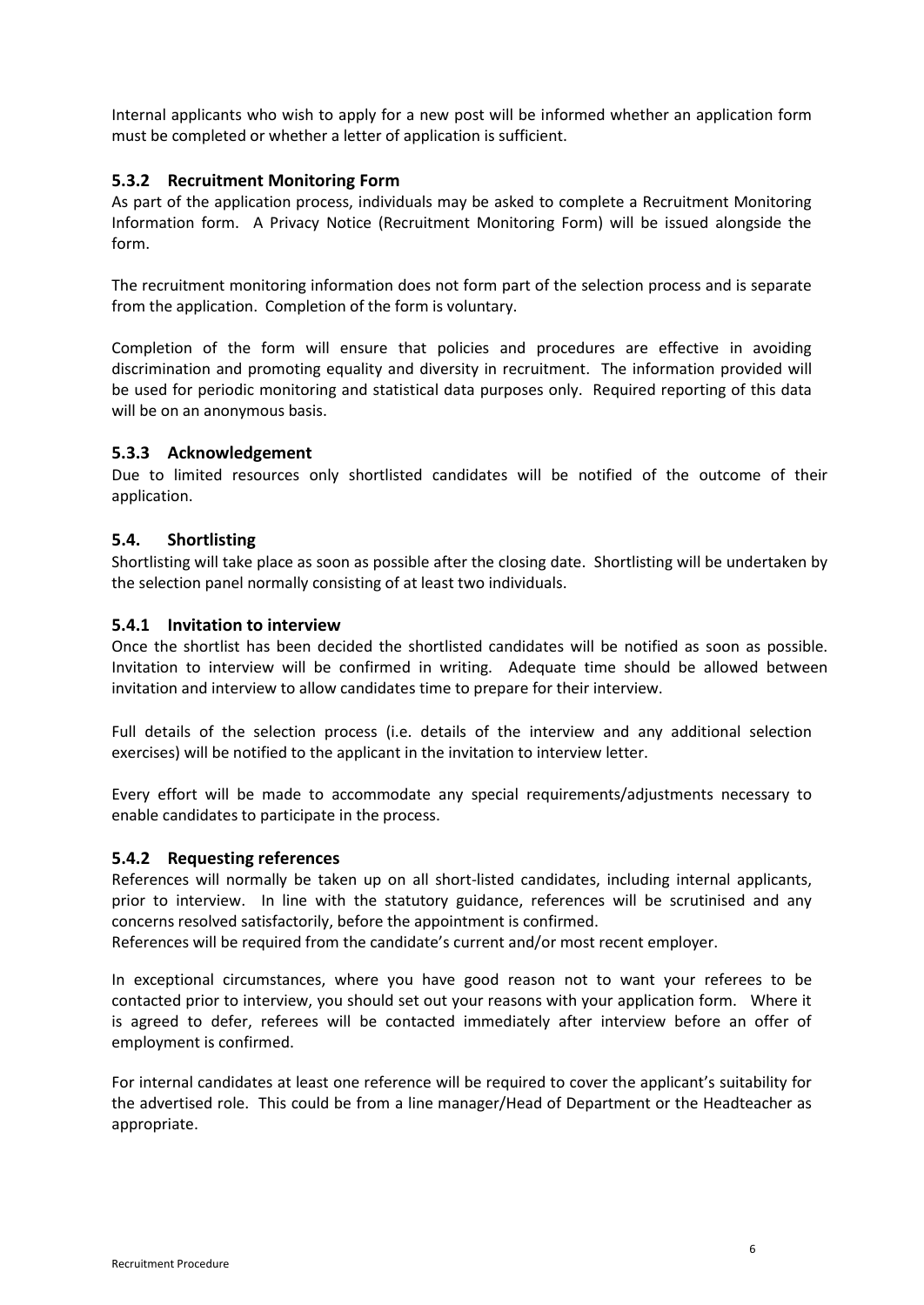# <span id="page-6-0"></span>**5.5 Selection process**

The selection process will, as a minimum, consist of a face to face interview even where there is only one candidate and including for internal appointments and promotions and volunteers.

Where appropriate, the selection process may include additional activities such as in-tray exercises, group activities, presentations, pupil panels or observed assemblies/teaching.

The process will assess the merits of each candidate against the job requirements (i.e. job description and person specification), and explore their suitability to work with children.

# <span id="page-6-1"></span>**5.6. Employment Offer**

The choice of candidate will be determined by the majority view from the interview panel. The panel may identify a first and second choice candidate(s).

The successful applicant will be advised that they are the preferred candidate and a conditional offer made, subject to satisfactory pre-employment checks. A firm offer cannot be made until all preemployment checks have been completed to the satisfaction of the Trust.

Where a preferred candidate has made a declaration of criminal convictions on a Self-Disclosure form (SD2), and/or a positive DBS is received, these will be discussed prior to confirming the appointment in accordance with the Recruitment & Selection Policy Statement.

Where the school setting and post are covered by the Childcare (Disqualification) Regulations, if the preferred candidate declares information on a Disqualification Declaration Form the school will need to establish whether the information declared meets one of the disqualification criteria, in which case the panel may decide to:

- A. discontinue the recruitment process in respect of that candidate
- B. allow the candidate time to apply for an Ofsted Waiver

Once all pre-employment checks have been received and confirmed as satsfactory, a firm offer of employment will be made and the contract of employment (or a contract amendment as applicable) will be issued. The contract/contract amendment will be issued as soon as possible in advance of the proposed start date but in all circumstances no later than the first day of employment.

If the preferred candidate does not accept the post, the panel will consider the option of contacting any reserve candidate(s). This will only be done where this candidate meets the criteria for the role. In this case, if the reserve candidate wishes to proceed to be the preferred candidate a conditional offer will be made subject to satisfactory pre-employment checks as set out above.

Unsuccessful shortlisted candidates will be advised accordingly. All candidates can request feedback on their interview/selection.

# <span id="page-6-2"></span>**5.7. Induction and Probation**

#### <span id="page-6-3"></span>**5.7.1 Induction**

All new employees, internally promoted staff and volunteers will be provided with an induction program, which will seek to ensure that they are clear about their job role, the expectations of them in terms of standards of performance and conduct and applicable policies and procedures. Any training and development needs will be identified and supported appropriately.

Where applicable, Newly Qualified Teachers will be subject to the Statutory Induction Period.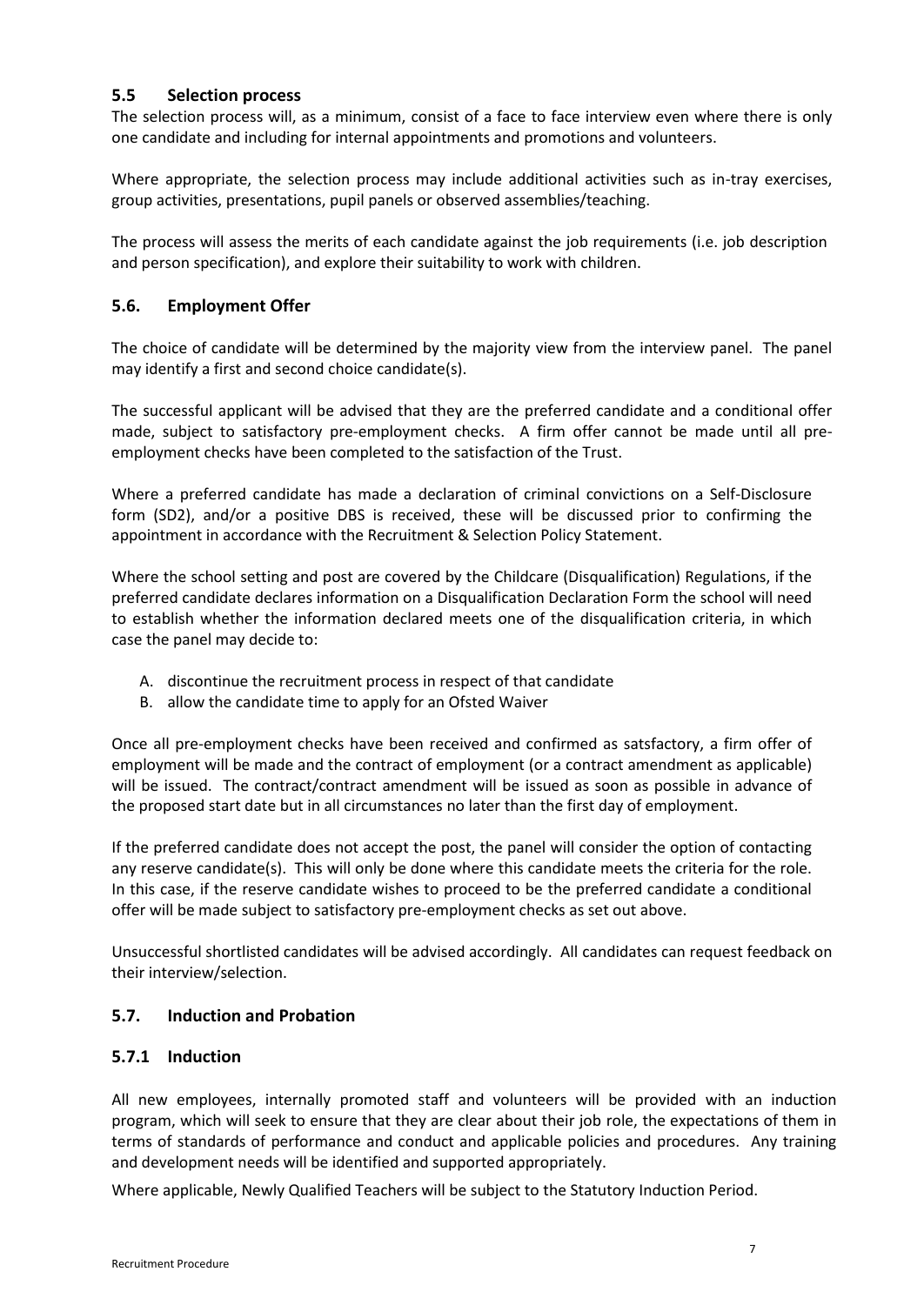# <span id="page-7-0"></span>**5.7.2 Probation**

All new entrants to the employment of this employer will be subject to the satisfactory completion of a 26 week probationary period (unless their appointment arises from a statutory transfer or they are a newly qualified teacher subject to a Statutory Induction Period).

During the probationary period, new entrants will be expected to establish their suitability for the post.

See the Probation Procedure for more detail.

# <span id="page-7-1"></span>**5.8 Record Retention/Data Protection**

# <span id="page-7-2"></span>**5.8.1 Selection Records**

Interview notes on all applicants will be retained for a 6 month period, after which time, these records will be destroyed.

Under data protection legislation, applicants have a right to request access to notes written about them during the recruitment process. Applicants who wish to access their interview notes must make a subject access request in writing to the chair of the interview panel/Headteacher within 6 months from the date of interview.

# <span id="page-7-3"></span>**5.8.2 Personal File Records**

For the successful candidate, the following information will be retained (where applicable) and will make up part of the employee's personal file:

- Application form
- SD2 (until DBS clearance is received
- Proof of identity
- Evidence of right to work in the UK and any supporting documents
- Proof of required qualifications
- Certificate of good conduct (if applicable)
- Completed pre-employment health declaration form (not full questionnaire if required)
- Evidence of medical clearance (from the Occupational Health Centre if required)
- DBS consent form
- Evidence of the DBS check or online status check (not DBS Certificate)
- Evidence of DBS Children's Barred list check
- Evidence of prohibition from teaching check (if applicable)
- Evidence of completion of Statutory Induction (Teachers only where applicable)
- Evidence of s128 Directions check (e.g. file note confirming check completed)
- Disqualification risk assessment form and any disqualification waiver documentation (where applicable)
- **References**

Relevant evidence of pre-employment checks will be retained on volunteers, contractors and other workers as required by Statutory Guidance (Keeping Children Safe in Education).

Information will be collected, held and processed in accordance with the Trust's data protection policy and record retention schedule.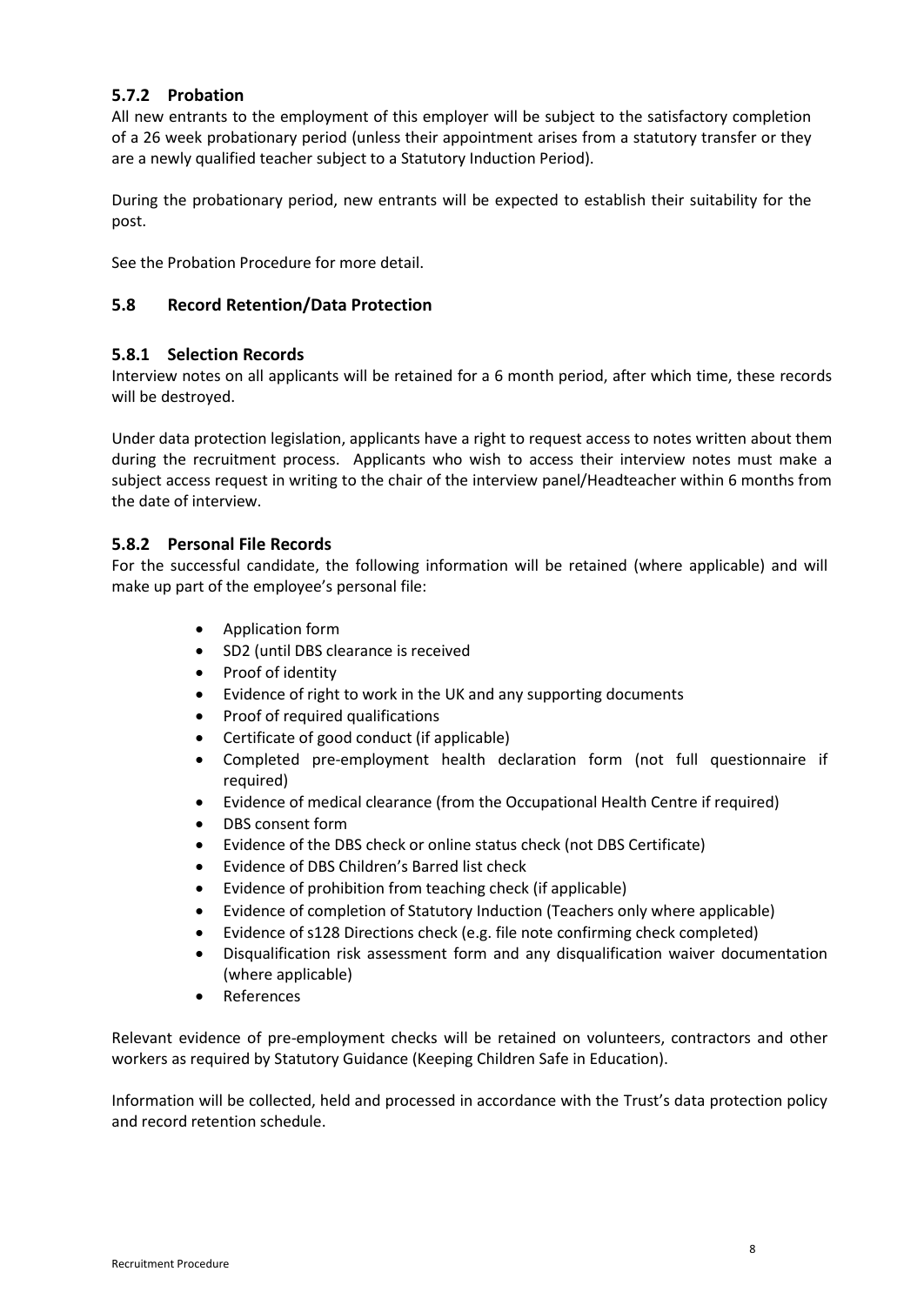# <span id="page-8-0"></span>**6. Engaging Volunteers**

The Trust values the contribution that volunteers make to its community and recognises the positive impact they can have on pupils' learning, experiences and wellbeing.

Volunteers are seen by children as safe and trustworthy adults and the same high standards of safer recruitment principles and processes are applied to volunteers as are applied to paid staff.

# <span id="page-8-1"></span>**6.1 Interviewing Volunteers**

Volunteers will be asked to have a discussion with the headteacher or other manager prior to commencing their role. This will not be a formal interview but will provide:

The school with:

- an opportunity to explain the workings of the school and the Trust and how volunteers fit into that;
- time to ask volunteers for the factual information needed to make a successful placement including any safeguard checks;
- the opportunity to explore their suitability to work with children, including their motivation to work with children and their ability to form and maintain appropriate relationships and personal boundaries;
- an opportunity to determine whether any special health, safety and welfare criteria need to be met.

The volunteer with:

- the opportunity to find out more about the nature of the work;
- information to decide how best they can make a contribution, using their skills and experience;
- how much time they want to commit.

#### <span id="page-8-2"></span>**6.2 Application Forms**

Volunteers will be asked to complete a basic application form. This provides the information necessary to undertake safeguard checks and to give a picture of the skills and experience the volunteers brings to maximise their contribution and the volunteers own fulfilment in the assigned activities.

Prospective volunteers will be given the Privacy Notice (Volunteers) prior to completing the volunteer application form.

# <span id="page-8-3"></span>**6.3 Role Profiles**

Volunteers will be given clear and simple description of the roles and boundaries of the voluntary activity. It is acknowledged that by its very nature, volunteering does not place the same obligations on an individual in terms of attendance etc. as a paid employee. However, it is very much hoped that volunteers will fulfil their commitment as agreed between themselves and the academy - this includes consistent attendance and undertaking the agreed tasks. Volunteers may be asked to sign a voluntary agreement as clarification of the commitment they are making to the school and visa versa.

# **7. Agency and other workers**

It is expected that the same standards of safer recruitment will be applied by external bodies providing workers or volunteers to the Trust.

External bodies will be required to provide written confirmation that relevant safer recruitment and other relevant pre-employment checks have been undertaken and this will be recorded on the Single Central Record. A copy of the written confirmation will be retained on a central file.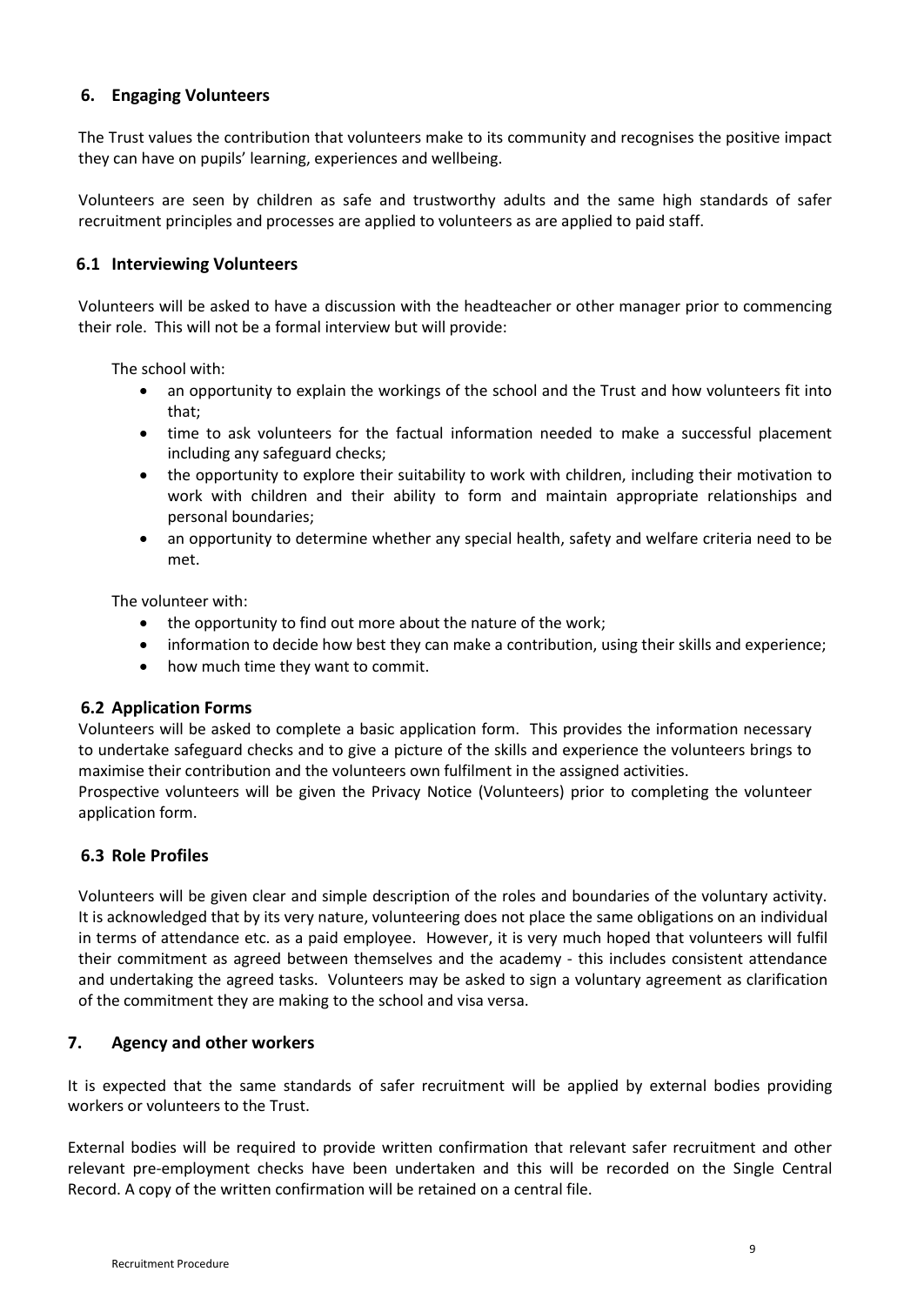# **Appendix A**

# **Saffron Academy Trust Recruitment and Selection Policy Statement**



- <span id="page-9-0"></span>1. Saffron Academy Trust is committed to:
	- safeguarding and promoting the welfare and safety, and the spiritual, moral, social and cultural development, of children and young people;
	- promoting equality of opportunity and community cohesion where the diversity of different backgrounds and circumstances is appreciated and positively valued;
	- promoting the fundamental British values of democracy, the rule of law, individual liberty and mutual respect and tolerance for those with different faiths and beliefs

and expects all staff, volunteers and other workers to share this commitment. It is recognised that this can only be achieved through sound procedures, good inter-agency co-operation and the recruitment and retention of competent, motivated employees who are suited to, and fulfilled in the roles they undertake.

- 2. Saffron Academy Trust recognises the value of, and seeks to achieve a diverse workforce which includes people from different backgrounds, with different skills and abilities. We are committed to ensuring that the recruitment and selection of all is conducted in a manner that is systematic, efficient, effective and promotes equality of opportunity. Selection will be on the basis of merit and ability, assessed against the qualifications, skills and competencies required to do the job. We will uphold obligations under law and national collective agreements to not discriminate against applicants for employment on the grounds of the protected characteristics of age, sex, sexual orientation, marriage or civil partnership, pregnancy, gender re-assignment, disability or health, race(which includes colour, nationality and ethnic origin), religion or belief.
- 3. We will implement robust recruitment procedures and checks for appointing staff and volunteers to ensure that reasonable steps are taken not to appoint a person who is unsuitable to work with children, or who is disqualified from working with children, or does not have the suitable skills and experience for the role.
- 4. We will ensure that the terms of any contract with a contractor or agency requires them to adopt and implement measures described in this procedure. We will monitor the compliance with these measures and require evidence that relevant checks have been undertaken for all workers deployed.
- 5. The following pre-employment checks will be required where applicable to the role and setting:
	- receipt of satisfactory references
	- verification of identity
	- a satisfactory DBS disclosure if undertaking Regulated Activity
	- verification that you are not barred from working with Children
	- verification that you are not prohibited from teaching
	- verification of medical fitness for the particular role
	- verification of qualifications and of professional status where required e.g. QTS status
	- the production of evidence of the right to work in the UK
	- verification of successful completion of/exemption from statutory induction period
	- verification that you are not subject to a section 128 direction preventing you from holding a management position within a school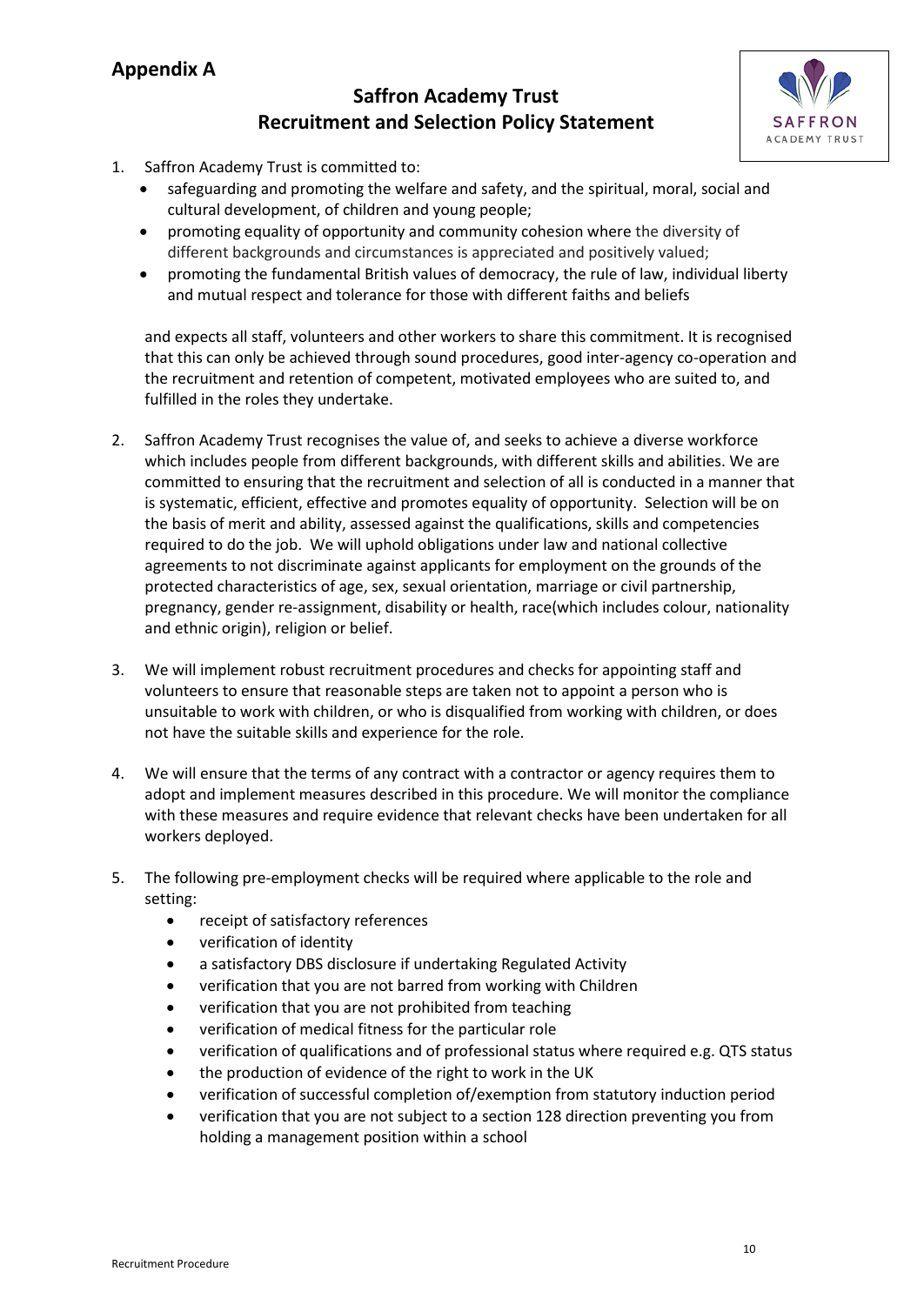• a declaration that you are not disqualified from working with children by virtue of the Childcare (Disqualification) Regulations 2018 or that you have provided a valid disqualification waiver from Ofsted

# **NB It is illegal for anyone who is barred from working with children to apply for, or undertake Regulated Activity.**

- 6. We will keep and maintain a single central record of recruitment and vetting checks, in line with the current DfE requirements.
- 7. All posts/voluntary roles that give substantial unsupervised access to children and young people are exempt from the Rehabilitation of Offenders Act 1974 and therefore all preferred candidates will be required to declare spent and unspent convictions, cautions and bind-overs (save for those offences that are subject to filtering by the Police) prior to their offer of employment being confirmed. When making a recruitment decision we will disregard any filtered convictions/cautions/reprimands which were disclosed in error.

Applicants will be required to sign a DBS consent form giving consent for the DBS certificate to be copied and shared (within strict guidelines) for the purposes of considering suitability for employment and/or consent for an online status check to be carried out in the event that the applicant subscribes to the DBS update service. A previously issued Disclosure and Barring Service Certificate will only be accepted in certain restricted circumstances or where you subscribe to the DBS update service and the appropriate online status checks have been satisfactory.

Saffron Academy Trust is committed to ensuring that people who have convictions / cautions / reprimands on their record are treated fairly and given every opportunity to establish their suitability for positions. Having a criminal record will not necessarily be a bar to obtaining a position, except in the case of school settings covered by the Childcare (Disqualification) Regulations 2018 where certain convictions, cautions or warnings will mean an individual is disqualified from working in that setting and will prohibit employment at the school (unless a waiver can be obtained from Ofsted).

Positive disclosures will be managed on a case by case basis taking into account the nature, seriousness and relevance to the role. The following factors will be considered in each case:

- The seriousness/level of the disclosed information e.g. was it a caution or a conviction.
- How long ago the incident(s) occurred and whether it was a one-off incident or part of a repeat history/pattern.
- The circumstances of the offence(s) being committed and any changes in the applicant's personal circumstances since then.
- The country where the offence/caution occurred.
- Whether the individual shows or has shown genuine remorse.
- If the offences were self-disclosed or not (non-disclosure could, in itself, result in nonconfirmation of employment on the grounds of trust, honesty and openness).

Our procedures are operated in accordance with The Disclosure and Barring Service Code of Practice in relation to the processing, handling and security of Disclosure information.

8. We processes personal data collected during the recruitment process in accordance with its data protection policy. Data collected as part of recruitment process is held securely and accessed by, and disclosed to, individuals only for the purposes of completing the recruitment process. On the conclusion of the process, data collected will be held in accordance with the school's retention schedule.

A copy of our Recruitment Procedure is available upon request.